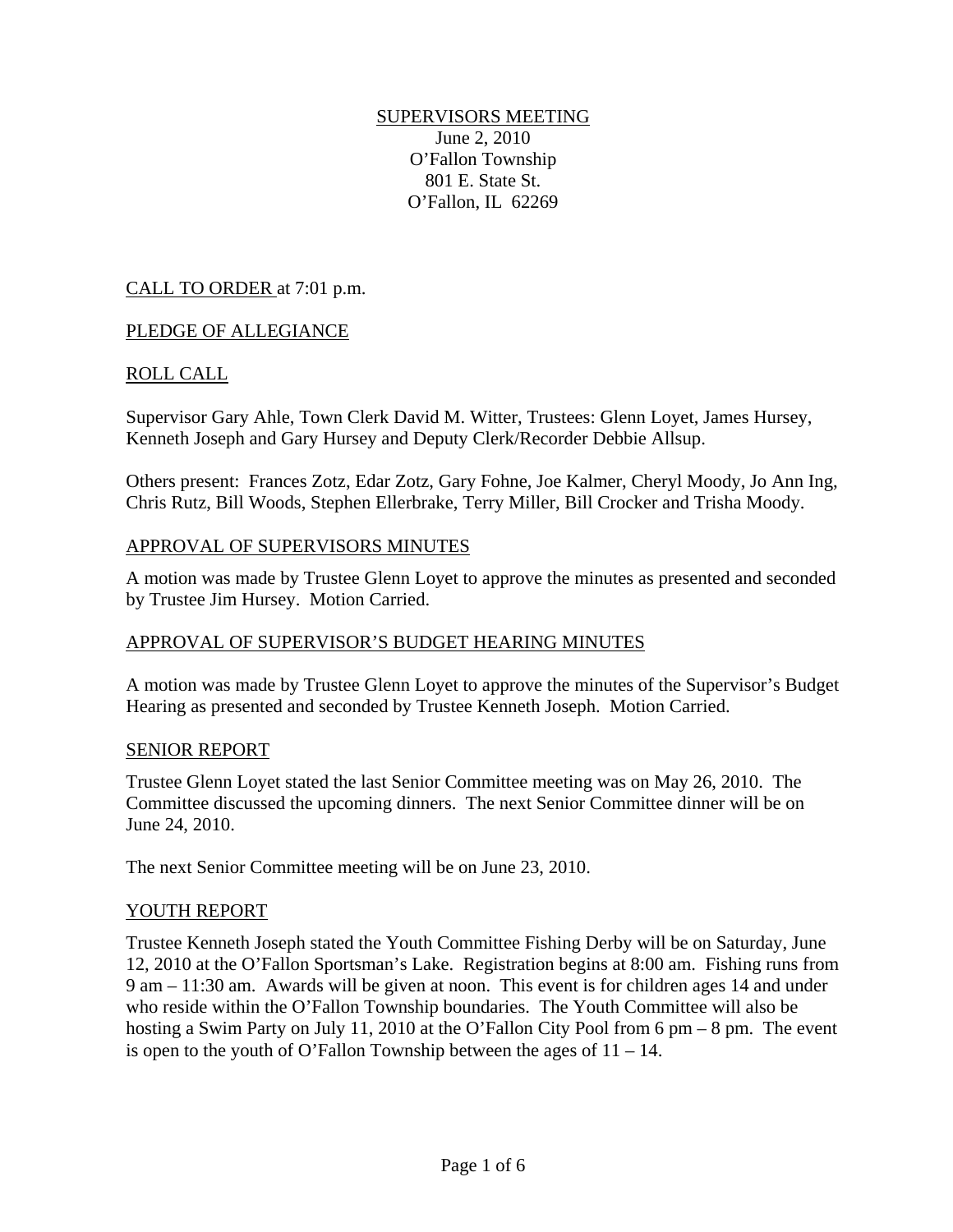O'Fallon Future Business Leaders of America (FBLA) is seeking donations to send 3 students from O'Fallon Township High School to attend the National event in Nashville, Tennessee to be held July  $14<sup>th</sup> - 18<sup>th</sup>$ . Trustee Kenneth Joseph made a motion to approve a donation of \$250 to the organization and seconded by Trustee Jim Hursey. Roll Call. Loyet – aye; J. Hursey – aye; Ahle – aye; Joseph – aye; G. Hursey - aye. Motion carried.

The Youth Committee received applications from 3 (three) freshmen to join their committee: Kaitlyn O'Neill; Anna Mordhorst and Haley Berg. A motion was made by Trustee Kenneth Joseph to accept the 3 (three) new freshmen members and seconded by Trustee Gary Hursey. Roll Call. Loyet – aye; J. Hursey – aye; Ahle – aye; Joseph – aye; G. Hursey - aye. Motion carried.

Trustee Kenneth Joseph made a motion to approve up to \$750 for the Pool Party event on July 11, 2010 and seconded by Trustee Glenn Loyet. Roll Call. Loyet – aye; J. Hursey – aye; Ahle – aye; Joseph – aye; G. Hursey - aye. Motion carried.

The next Youth Committee meeting will be on June 21, 2010 at 7:30 pm at the Township Office.

## AFTER PROM REPORT

None.

# PLANNING REPORT

Trustee Gary Hursey reported the O'Fallon Township Planning Commission held a Hearing on Thursday, May 27, 2010 to consider a request for a Zoning Amendment to change the zone district classification of a certain tract of land from "A" Agricultural Industry Zone District to "B-2" General Business Zone District, on the following described property: Pt. of Outlot A of Lyman M. Nichols Assessment Plat No. 3, being Lot No. 6 Pt. of the W  $\frac{1}{2}$  of the SE  $\frac{1}{4}$  of Section 27 and Lot No. 7 Pt. SW ¼ of Section 27, Lot No. 1 Pt. of the NW ¼ of Section 34; also Pt. of the SW  $\frac{1}{4}$  of Section 27 and Pt. NW  $\frac{1}{4}$  of Section 34, T. 2n., R. 7 W., of the 3<sup>rd</sup> P.M., St. Clair County, Illinois containing 12.50 acres more or less. This said request has been made by Steven Ellerbrake. Gary Hursey added the Township Planning Commission voted 3- 2 in favor of the development. Since then he has received numerous phone calls regarding this decision.

Cheryl Moody, 9912 Memory Lane, presented a power point presentation "10 Reasons to say NO to the Request to Change the Zoning from Agriculture to Commercial". The presentation outline was as follows:

- 1. Inadequate notice to property owners
- 2. Adverse effect on real estate property values
- 3. Water run off problems
- 4. Heavy lighting concerns
- 5. 24/7 use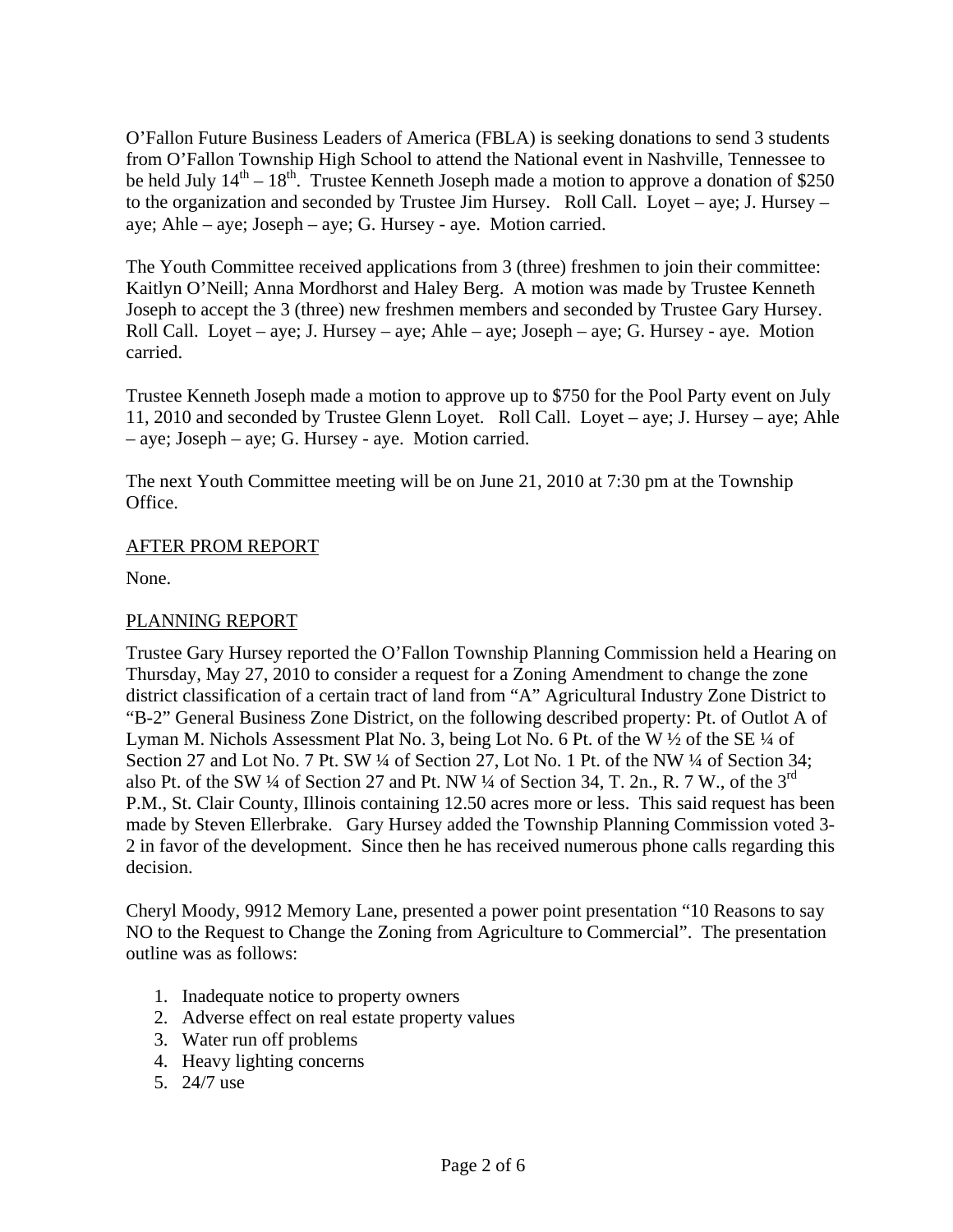- 6. Prime property use for storage (not the best use)
- 7. Typical locations
- 8. Others creating ordinances limiting storage units
- 9. When will we stop
- 10. Do what I say, not what I do

There were pictures and brief discussions during the presentation in which Moody stated that due to the short notice by the County, the adjoining property owners only had one day to prepare for the Planning Commission hearing

Terry Miller commented on the water runoff problems the development would cause. Chris Rutz stated he counted 23 storage facilities in O'Fallon, Lebanon and Belleville listed in the yellow pages which serve the Scott AFB area.

Bill Woods, Chairman of the O'Fallon Township Planning Commission, stated St. Clair County is supposed to send out the same information the Township receives to all the adjoining property owners. All in attendance denied ever receiving any information from the County. A discussion followed.

Trustee Gary Hursey stated the property is for sale and will eventually be bought for something that could be worse than storage units. A discussion followed regarding the surrounding properties. Stephen Ellerbrake added the City of O'Fallon has the property in question listed as Commercial / Industrial in their comprehensive plan. A discussion followed.

Joe Kalmer stated the front of the property which he looks at is currently a mess and worries what could be put there instead of a nice storage facility.

Stephen Ellerbrake addressed some of the concerns of the residents regarding the proposed storage units. He agreed there was very little time for the adjoining property owners to prepare in a days notice. He stated he followed the guidelines provided by the County. He also stated according to the City's comprehensive plans, the property would not be a single family development due in part to the flight path which also limits the height of any development planned, it is currently planned for commercial/industrial use. Ellerbrake added he was concerned over controlling the water run off and lighting concerns. He also added there would be storage space available for recreational vehicles and boat but all storage would be under a roof. A discussion followed.

Frances Zotz, property owner for 54 years, addressed the Board with her concerns over the water run off and lack of green space.

William Crocker stated he believed the ground to already be commercial with all the surrounding businesses. He does not want it to be residential or a chemical factory but believes the storage units would provide minimal impact on the area.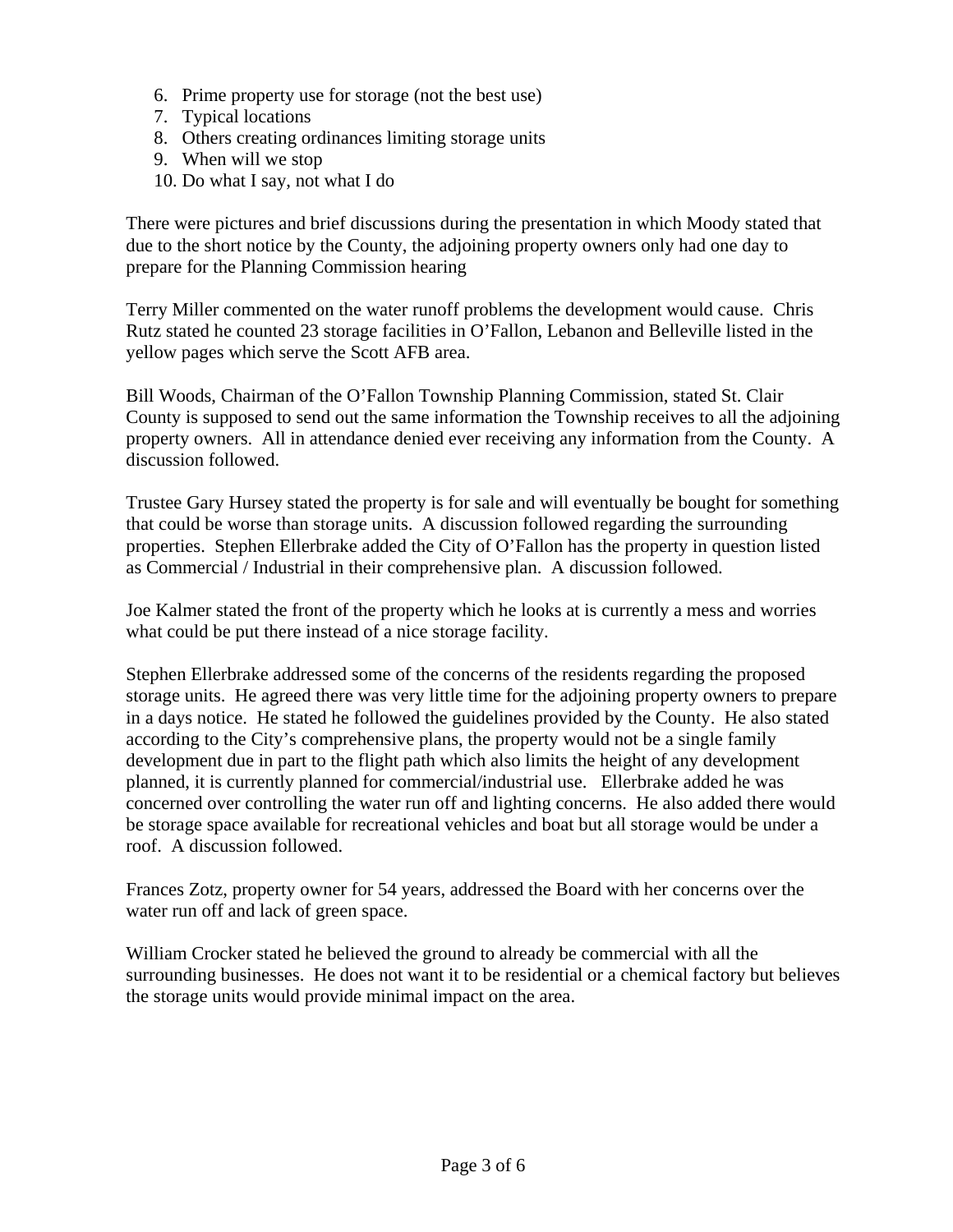Edgar Zotz stated he had looked at several storage unit facilities throughout the area and noticed only one house by any of them. There were no lights on the side where the house was located. All others seemed to be within business areas. He also named several other properties for sale which he thought would be a better place for the storage development.

Bill Woods spoke in support of the Planning Commission and informed everyone on the procedures of the Planning Commission.

Trustee Gary Hursey expressed concern over the short notice we received from the County and lack of communication with them. Trustee Glenn Loyet explained the purpose of the Township Planning Commission and how the County will not allow them the same amount of time as the Township to explain their positions. A discussion followed.

Trustee Kenneth Joseph stated that no matter what development goes in they will still have water runoff problems.

After further discussion, Trustee Gary Hursey made a motion not to accept the Planning Commissions recommendation and seconded by Trustee Glenn Loyet. Roll Call. Loyet – aye; J. Hursey – aye; Ahle – aye; Joseph – aye; G. Hursey - aye. Motion carried.

Supervisor Ahle asked Bill Woods to convey to the Planning Commission the Board's thanks for their work on this matter despite such short notice from the County.

### TRUSTEES REPORT

None.

# TOWN CLERK REPORT

Town Clerk Dave Witter stated he had received notification from the City of O'Fallon that they plan to annex Lots 1 – 13 of Seven Hills Estates Subdivision (approximately 75.006 Acres). This annexation will be presented for first reading at the regular City Council Meeting on Monday, June 7, 2010 and for final passage on Monday, June 21, 2010. Trustee Gary Hursey stated he understood the letter to state they would eventually annex it at a later date. Trustee Loyet and Supervisor Ahle added it would be similar to the Behrens – Carson Dr. area.

### SUPERVISORS REPORT

Supervisor Gary Ahle stated he has received a letter from the St. Clair County Community Development Block Grant (CDBG) program stating the Township has been awarded \$60,000 for the Storm Water Drainage Improvements at Behrens and Carson Drive for the Program Year 2010.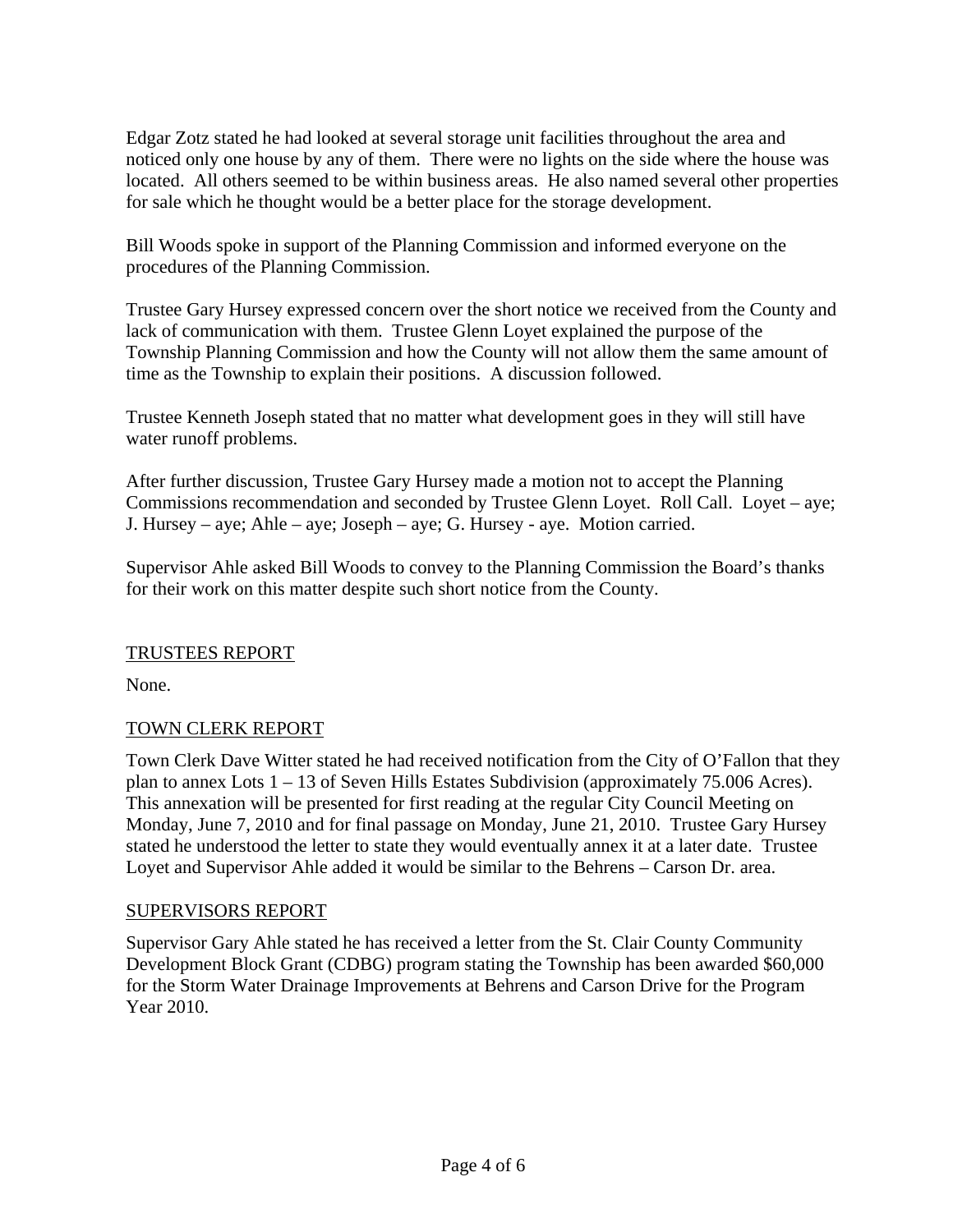### UNFINISHED BUSINESS

None.

## NEW BUSINESS

A letter was received in the office requesting funds for a Twilight Golf Scramble to benefit the O'Fallon Township High School (OTHS) Endowment fund. Following a brief discussion, Trustee Glenn Loyet made a motion to table the request and seconded by Trustee Kenneth Joseph. Motion Carried.

## APPROVAL OF SUPERVISORS BILLS

| Town Fund                 | \$23,559.40 |
|---------------------------|-------------|
| <b>General Assistance</b> | 2,824.72    |

Trustee Glenn Loyet made a motion to authorize the bills of the Supervisor and seconded by Trustee Jim Hursey. Roll Call. Loyet – aye; J. Hursey – aye; Ahle – aye; Joseph – aye; G. Hursey - aye. Motion carried.

## PUBLIC INPUT

Trustee Gary Hursey requested legal advise on how to handle next years budget hearings if the Highway Commissioner (HC) continues to raise the levy and the Board does not pass his budget for the next fiscal year. He stated he did not want any surprises if the Road District is shut down for any length of time. Trustee Kenneth Joseph stated he did not appreciate the way the Highway Commissioner left the building after the Road District Budget Hearing. Trustee Gary Hursey stated he should have been present for the payment of the bills of the Highway Commissioner. Supervisor Ahle stated the HC is not required to be present at the meetings, Trustee Glenn Loyet agreed. Trustee Gary Hursey stated at the next meeting, Highway Commissioner or Supervisor's meeting, he would like to have the attorney present to inform the Board on exactly what will happen if the Road District Budget is not passed so the employees can be prepared. Trustee Jim Hursey stated it is not personal but a business decision. Trustee Kenneth Joseph stated he was concerned over the Road District employees not getting paid if the budget is voted down. Trustee Glenn Loyet added the HC can levy what he wants since the Trustees only certify his levy but they can stop the HC from spending all the money levied. Supervisor Ahle will contact the attorney to research this matter then report back to the Board.

Supervisor Ahle stated Debbie Dawson will be leaving her current position for another job. He is looking at someone to hire in her place. She will be in next week for a couple of days to see if she will work out. If hired, she will be placed on a 90 day probation period.

Town Clerk Dave Witter stated he would like to make a clarification on the annexation regarding the Seven Hills Estates Subdivision to the City of O'Fallon. The notice he received was on the actual annexation and not a pre-annexation. It will go before the City Council and if passed, it will be annexed. The pre-annexation had been done years ago when the sewer lines were installed.